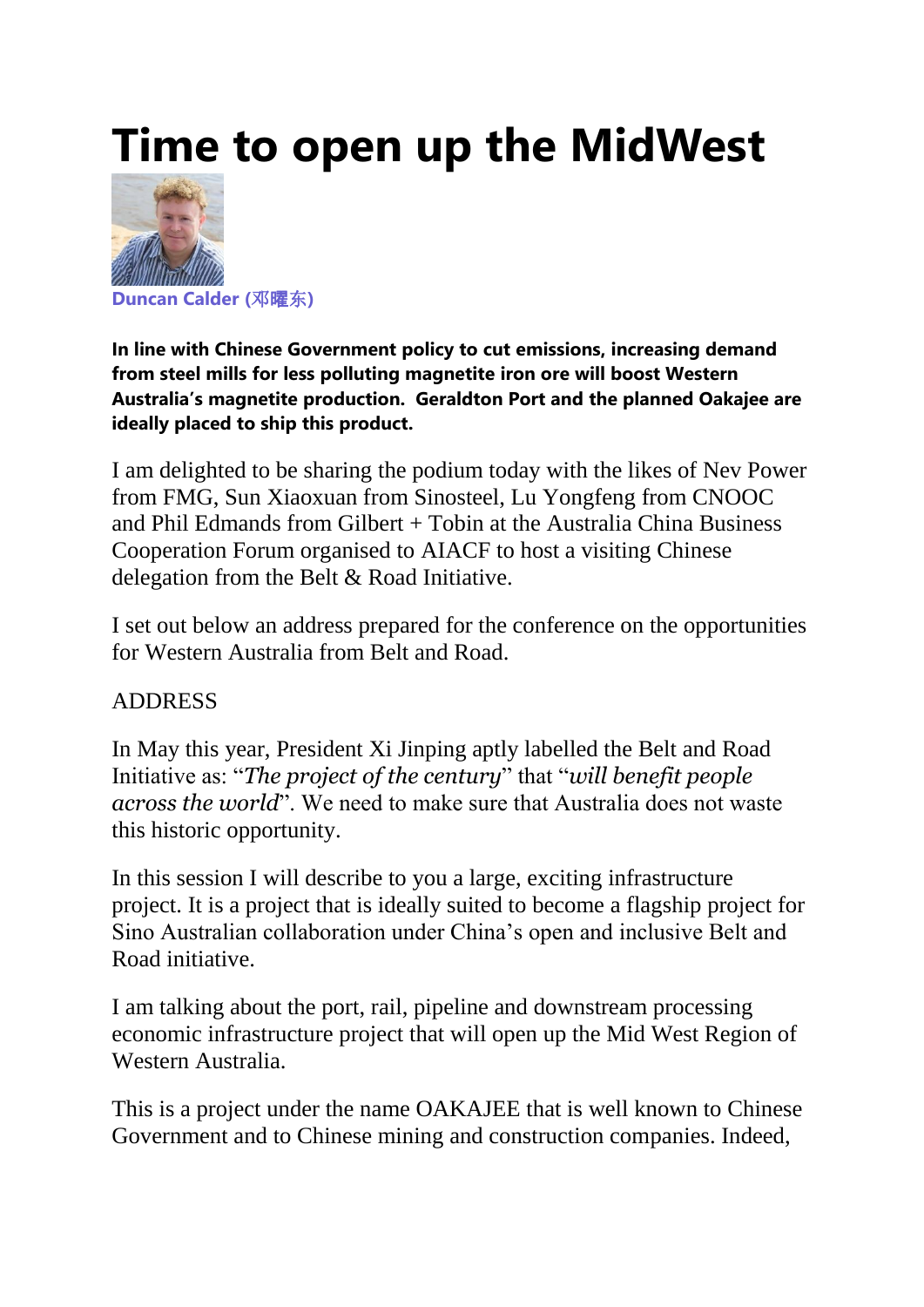CREC, who are sitting alongside me on the panel have known about this project for some ten years.

It is a project that has suffered and been delayed as a result of bad decision making in the past.

But now is the time to present a China led solution to take advantage of prevailing favourable conditions for the construction of major projects.

Today I will briefly touch on:

- Why the Mid West matters to China
- The importance of magnetite iron ore
- The innovative infrastructure solutions that could open up the Mid West
- Why China's involvement is of fundamental importance

#### **Why the Mid West matters to China**

So why is it important to Australia and important to China to open up the Mid West Region of Western Australia?

The MidWest Region, which used to be known as the Murchison, is one of nine regions in Western Australia. It has a total area of almost 500,000 square kilometres. That makes the MidWest larger in size than each of Japan, Korea and Germany. It is a massive region.

From the Australian perspective, the region is underdeveloped and is hindered by the lack of a deepwater port.

From the Chinese perspective, the region is a potentially huge resources province within which China can play a leading role.

# **The importance of magnetite iron ore**

Here in Australia there is a commonly held perception that the iron ore story is all about hematite iron ore.

That is a story that has been told and told well by Rio Tinto and BHP Billiton over several decades. The story is borne out by hematite ore dominating Australian iron ore production.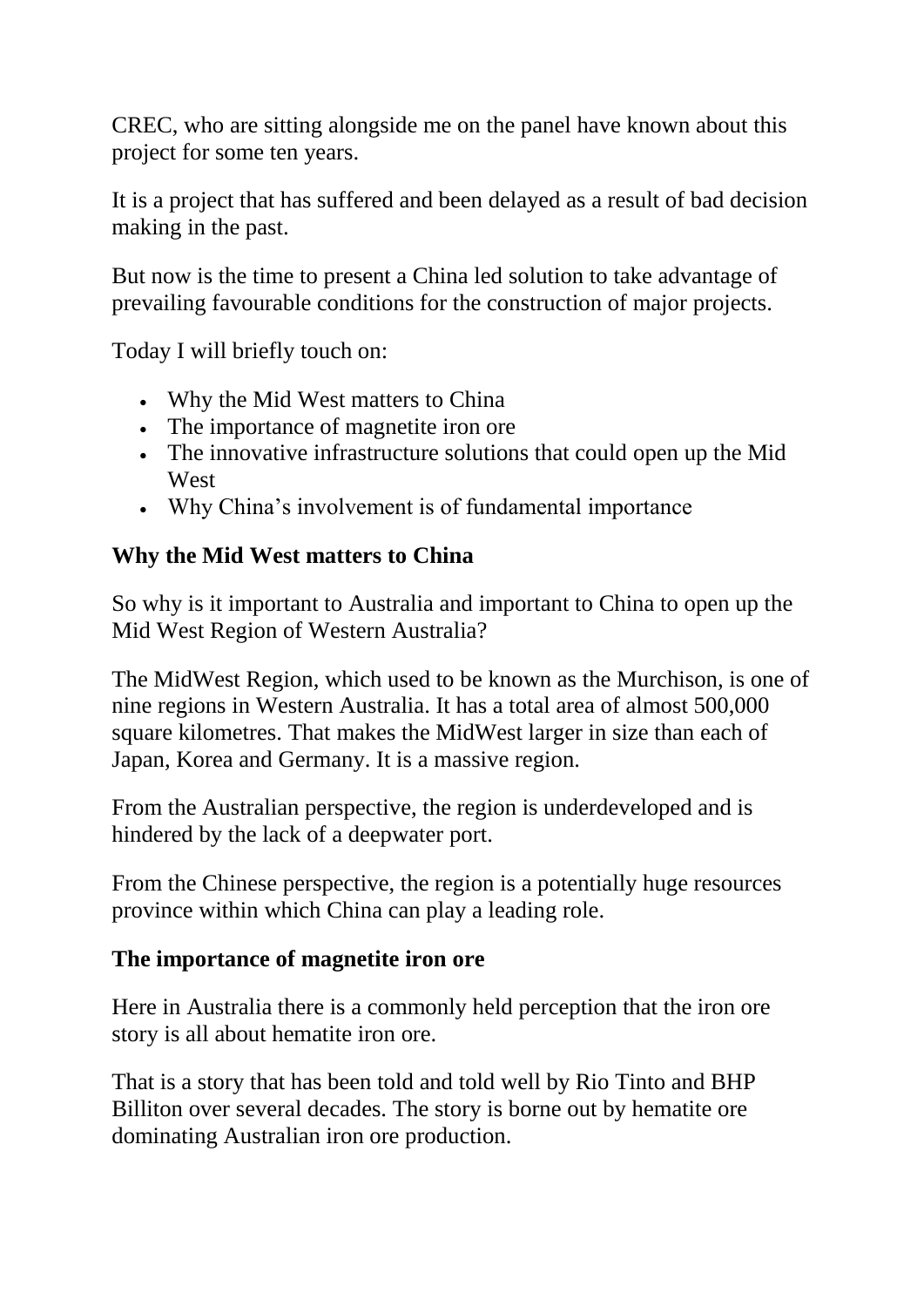However it has created the impression, the false impression, that magnetite iron ore is a new, risky industry with the development and processing costs representing an insurmountable hurdle. The inference is, of course, that investors should steer away from magnetite projects.

In addition, the challenges of China's initial foray into magnetite projects in Western Australia have been well documented, but lessons have been learned and the underlying benefits and appeal of magnetite remain intact.

Negative perceptions concerning magnetite are unfortunate because magnetite iron ore has many advantages over hematite ore and those benefits are ever increasing. There are good reasons why there are strong magnetite industries in the US, Russia, China and the Middle East.

It is important to note that there are many huge scale magnetite projects awaiting development, whereas the large hematite projects to be developed are largely located in countries with high levels of sovereign risk.

Magnetite ore is generally found in large quantities with a low iron grade in the range of 30-40% Fe. In Western Australia it is mainly found in the form of Banded Iron Formations or BIFs. The ore is however easy to upgrade to a high Fe content, greater than 68%.

Upgraded magnetite (typically in the form of fines, concentrates or pellets) is much higher grade than hematite ores and, consequently contains lower levels of contaminant such as silica, phosphorus, aluminium, sulphur and even asbestos.

This lower level of contaminants is reflected in significantly improved performance in the furnaces of steel makers with reduced slag volumes and reduced coal/coke usage. This means reduced CO2 emissions and much lower levels of pollution.

The importance of this to the Chinese Government cannot be overstated, with the Government mandating reductions in pollution by steel producers and promoting quality over quantity. This would suggest that the restructure of iron ore pricing that has emerged over the last couple of years is structural and long-lasting.

The importance of this higher grade product is reflected in the premium price that is paid by the Chinese steel mills for magnetite products, both to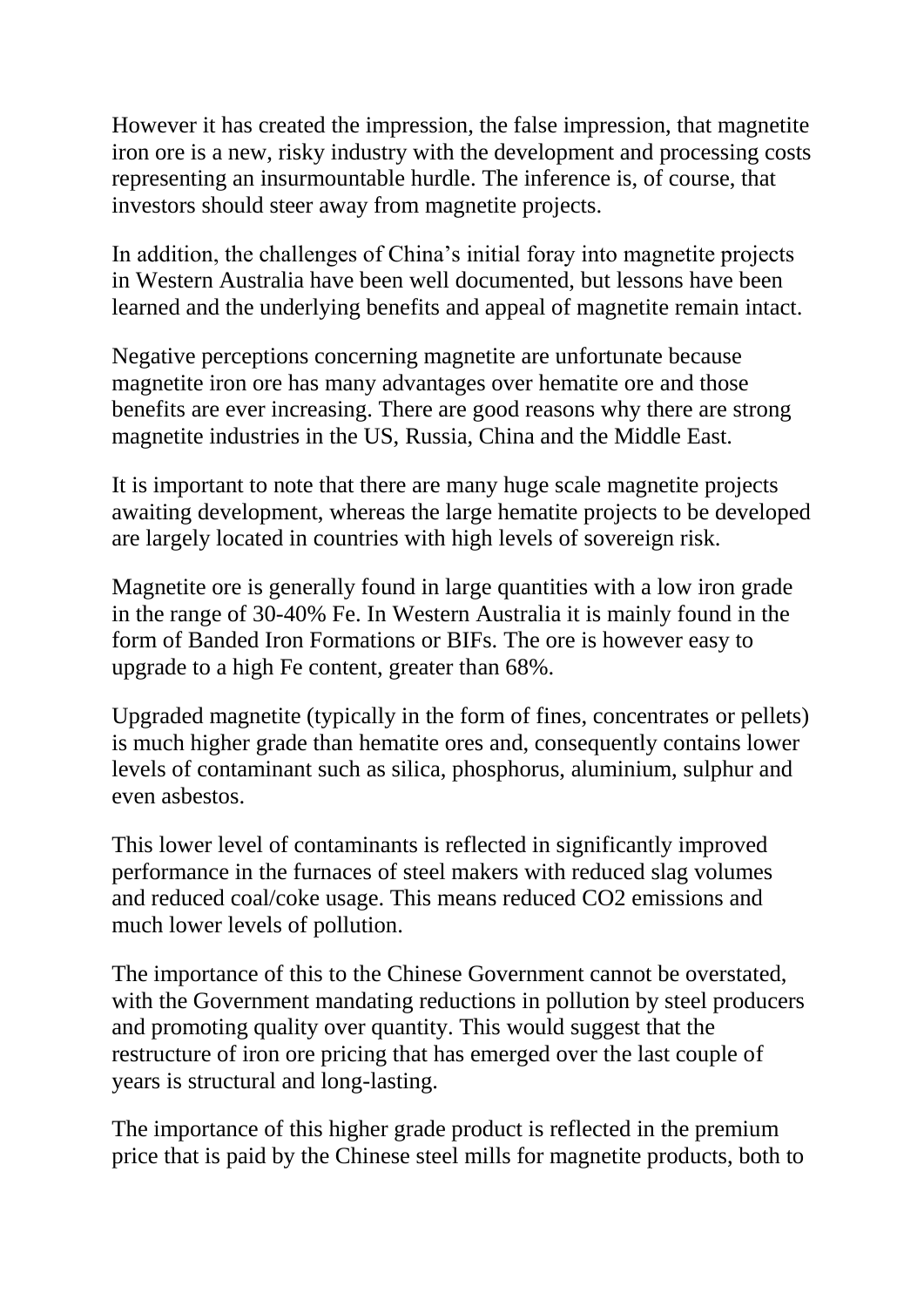recognise the higher iron content and to reward the improved performance in the furnace as a result of the lower level of contaminants.

Magnetite iron can achieve prices more than 200% higher than lower grade iron ore that is being produced by a number of Australian operators.

The much higher price that is achievable for magnetite concentrates translates into magnetite producers being able to support a significantly higher capital and operating cost than DSO operations.

#### **The innovative infrastructure solutions that could open up the Mid West**

In the past, Chinese mine developers in the MidWest have only been offered one solution. That was the solution proposed by the Japanese company Mitsubishi that had been, unfortunately, awarded the right to construct both port and rail in the MidWest.

The Japan solution was not only politically unappealing to Chinese companies but also economically not feasible given:

- 1. China's perception that Mitsubishi sought to subsidise its problematic Jack Hills mine
- 2. The port and rail design was seen to be over-engineered and unnecessarily costly
- 3. Mitsubishi sought to recover its proposed costs and a significant profit margin solely off foundation customer supply contracts on onerous terms.

There are many potential solutions that could significantly reduce capital costs. These could include:

- 1. A jetty rather than a break water and dredging programme
- 2. Transhipment, potentially to a moving, floatable, harbour
- 3. A network of large slurry pipelines, initially to the east to major deposits like the Cashmere Downs project and Boolyagoo
- 4. Rail network collaboration
- 5. Power and Desalination plant at Geraldton
- 6. Construction in part on the Oakajee Industrial Estate land rather than on sand dunes.

# **Why China's involvement is of fundamental importance**